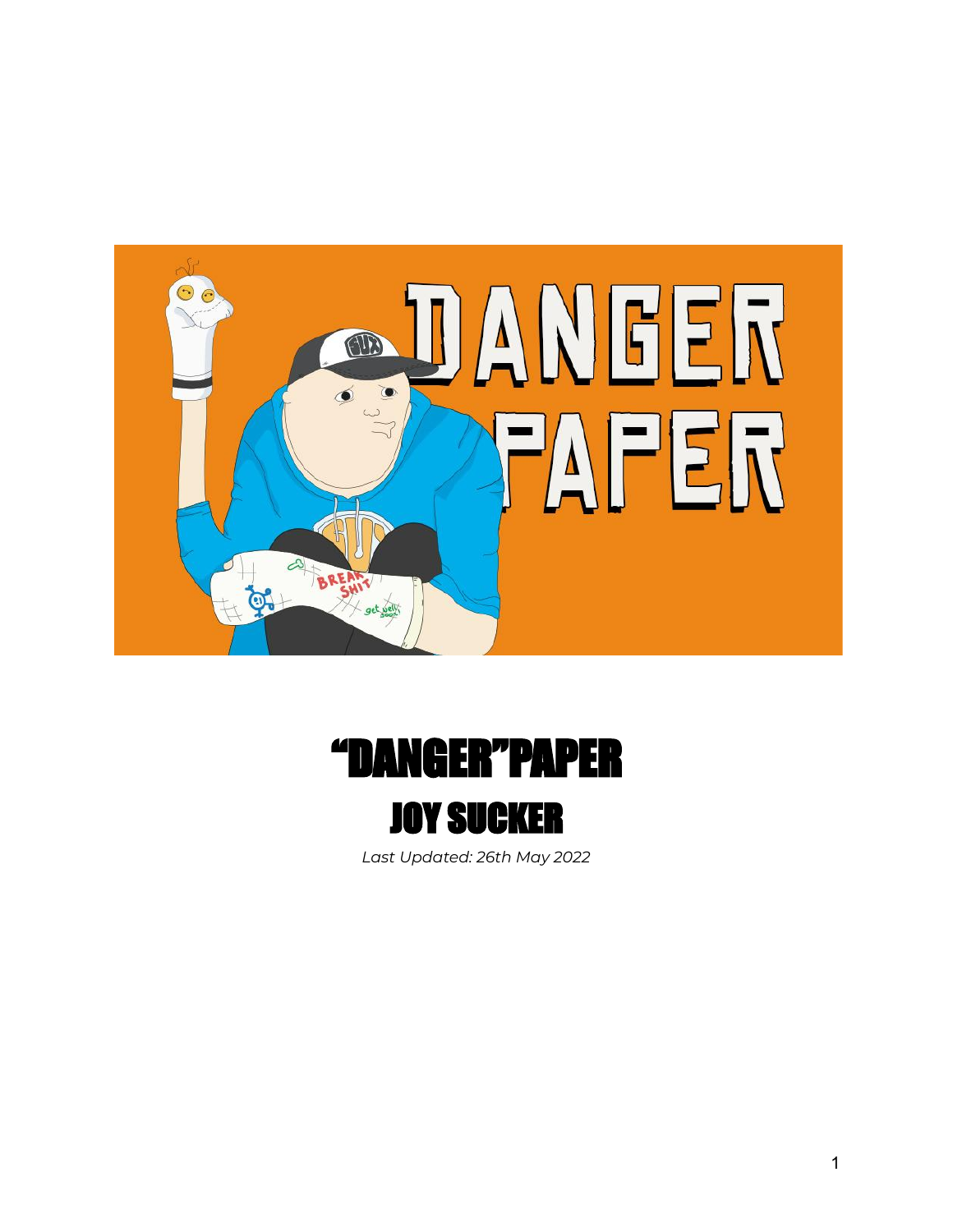## **CONTENTS**

Project Outline - 3 The Team - 4 Joy Sucker Roadmap - 5 Staking Platform - 6 NOTE\$ token - 7 Considerations - 11 Roadmap - 13 Links - 17 Changelog - 18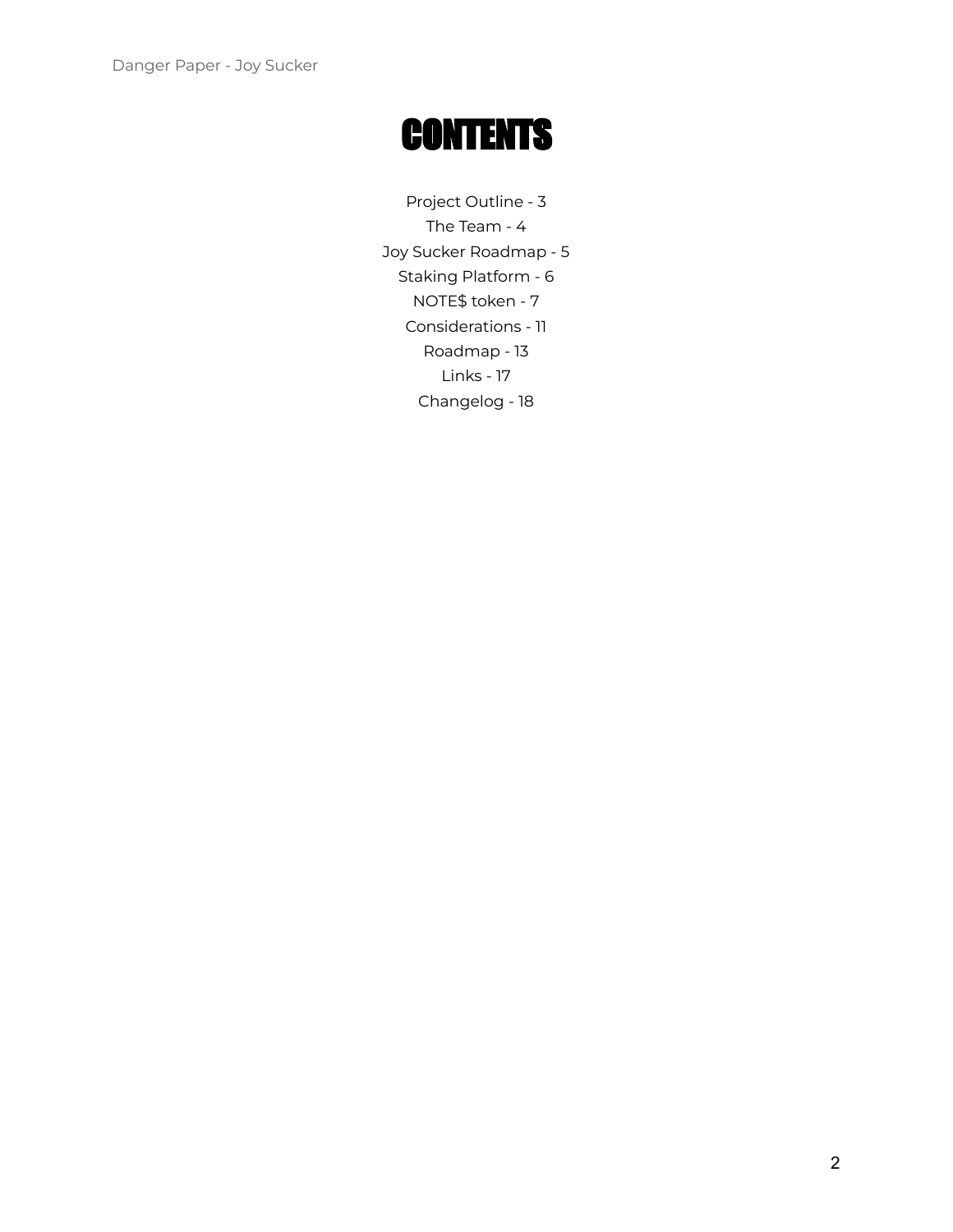# PROJECT OUTLINE

I'm Elliot Kid Danger (real name Sam Skirrow), I've been touring the world, performing, recording and writing music with some of the biggest UK pop artists for over 10 years (Clean Bandit, Little Mix, Jess Glynn, Take That).

During the pandemic, I started writing music for myself under the alias Elliot Kid Danger, and mixing my passion for technology and music I've turned to the NFT space to release my music.

Why NFTs?I love that NFT projects are built on community as a primary value rather than purely based on aesthetics. So many incredible music artists don't make it out the gate with conventional release methods, because they are hindered by things that don't fit a certain profile - too old, too niche, too overweight. There are standards that have been set by the 1% of successful artists (which are put in place by labels), that mean a lot of talent goes unheard. Within the NFT space, I have found that a project's success is based first and foremost on the strength of a community rather than the artist's looks. This is something I fundamentally resonate with and the main reason I am releasing music in this space.

This project will consist of 4 music tracks released as separate collections on the Ethereum chain. The supply of each collection will be 1500, and each NFT within the collection will have unique single artwork to accompany it.

Each track can be staked to passively earn NOTE\$, which can be used to pay to play on several different stages at Danger Fest. Playing at Danger fest earns you \$DANGERCOIN, which can be used towards the cost of subsequent collections (tracks 2, 3 and 4).

This gamification creates a loop which acts as an incentive for investors to be an active part of the entire project, with a narrative that also mirrors my experience of being a musician.

Alongside releasing my own music, I have a passion for helping other musicians realise the potential of this space. Although not written into the immediate roadmap, my intentions with this project are to be able to allow music NFTs from other artists to be used within the staking and earning loop.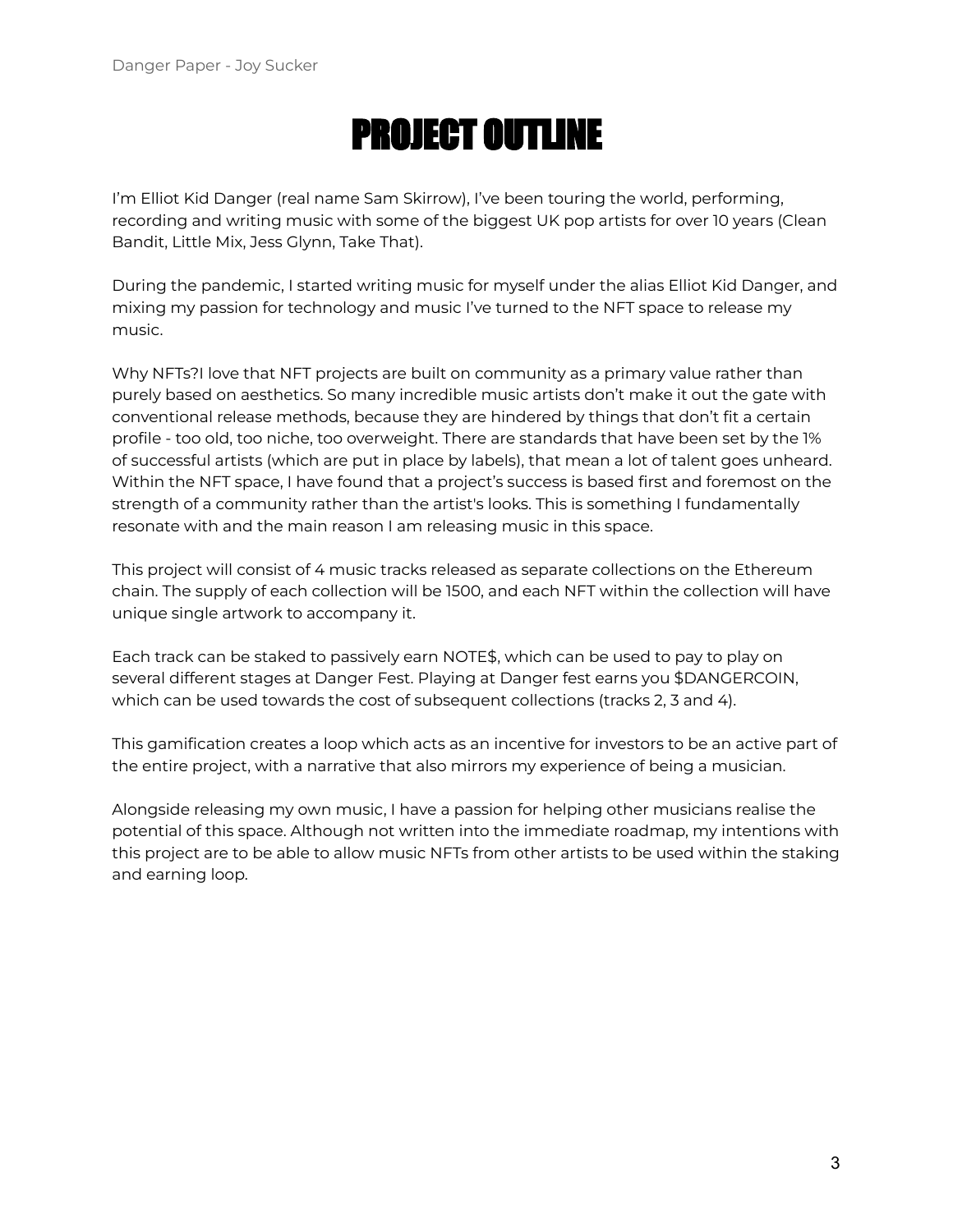### THE TEAM

Sam Skirrow (Elliot Kid Danger) - Project Owner / Creative Director

Tom (MarkofG)- Lead Mod

Conor (Con) - Lead Dev

Kyle (Frigated) - Consultant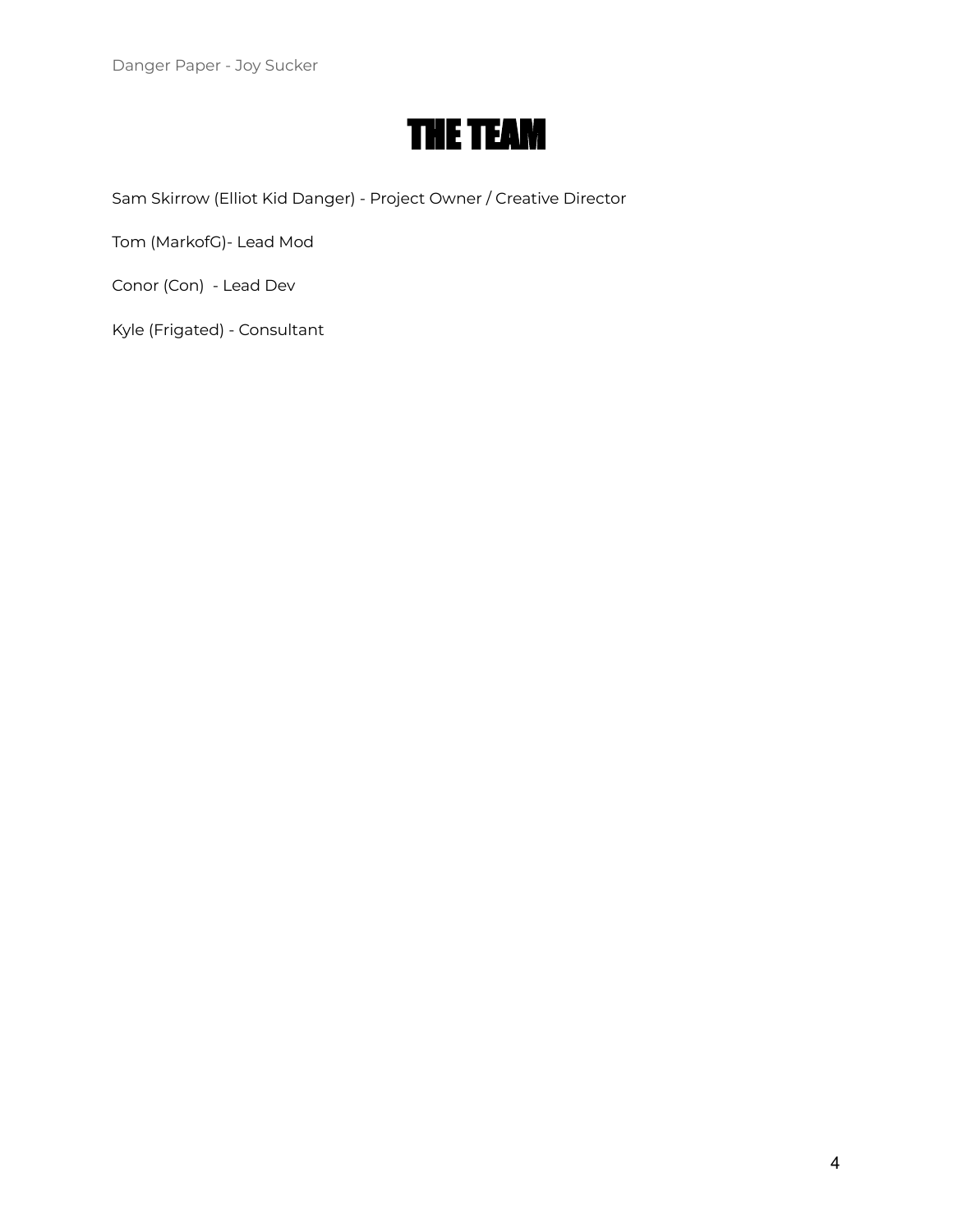### ROADMAP

#### **Details**

Mint date: 24th June Mint Price: 0.02 ETH Supply: 1500 White list: 500 - max 3 per wallet

#### **Overview:**

Joy Sucker is the first of 4 music NFTs I'll be releasing over the next 6 months. Each Joy Sucker will be in mp4 format, the artwork for which will be unique across the whole collection of 1500 - meaning that each item has its own rarity value (as opposed to dropping 1500 identical copies of the track) - the rarity of which will be taken into account when calculating the earnings from staking (see below).

Visible traits of the Joy Sucker include, Background, Head, Eyes, Hand, Arm and Body. Minting will be from <https://mint.elliotkiddanger.com> with the secondary market residing on Open Sea.

Joy Sucker will also be released to public streaming services such as Spotify and Apple Music in order to gain some "real life" traction from the project, in turn, adding value to NFTs as public profile grows. However, in order to create a distinction between the "public" facing music and the NFT collectibles, the NFT Joy Sucker collections will be special edition, unreleased version of the track.

There are a few key elements to this collection that will set up the Elliot Kid Danger environment for future drops (see Grand Plan white paper for more details). This includes the release of NOTE\$ and \$DANGERCOIN tokens and our staking platform (the Rehearsal Rooms) which will be launched 1 week after sellout.

#### **Timings**

24 hours after sellout:

● Reveal

1 week after sellout:

- Deploy NOTE\$ contract
- Deploy \$DANGERCOIN contract
- Open "Rehearsal Rooms" for staking
- Release "Tour Supplies" collection

2 weeks after sellout:

● Launch "Danger Fest" site map and dApp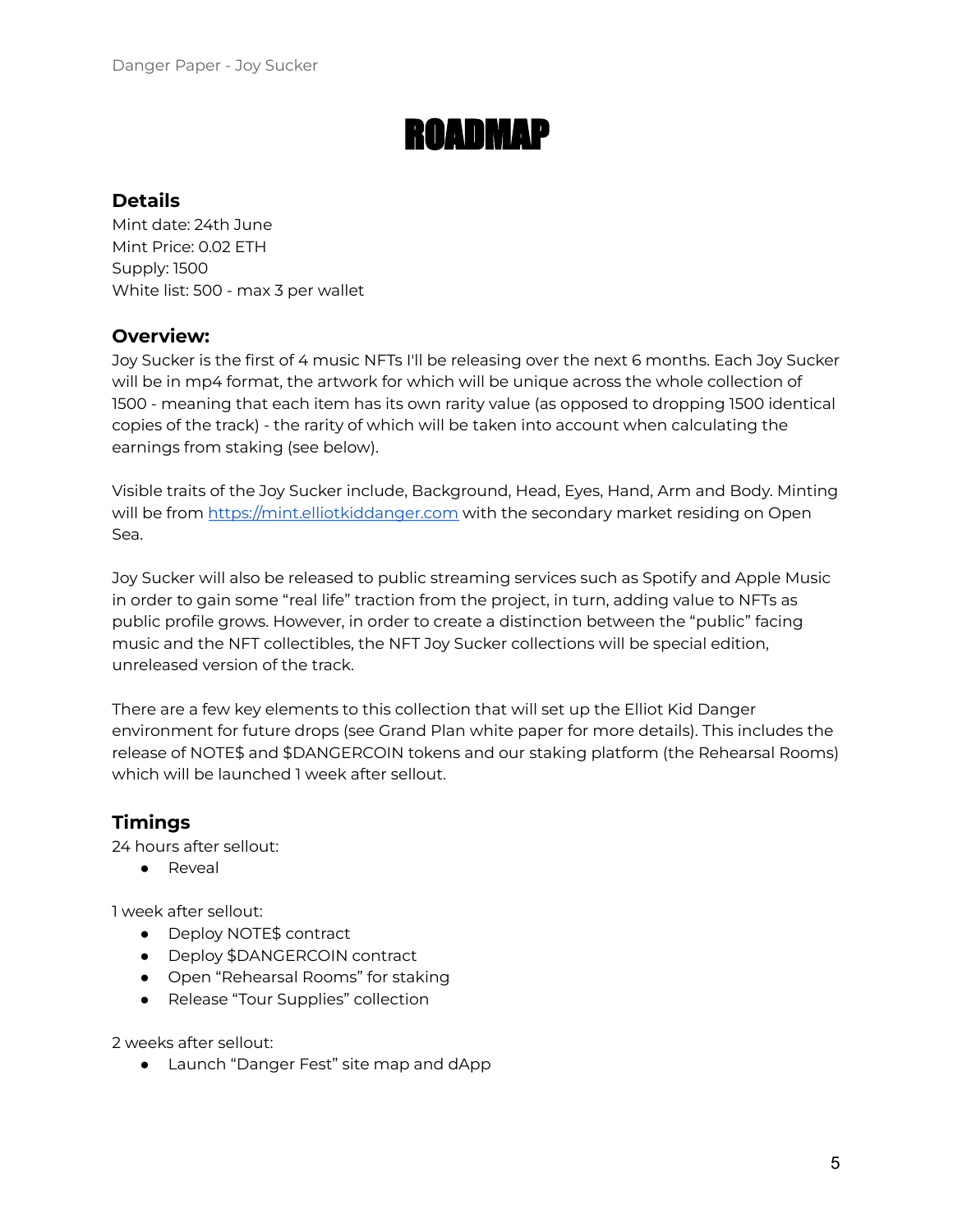## Staking Platform

1 week after our first collection (Joy Sucker) sells out we will launch the "Rehearsal Rooms" - a staking platform where owners can earn NOTE\$ based on the rarity of their NFTs and the length of time staked.

Notes earned will be calculated as follows:

#### **RV 1 - 500: 15 NOTE\$ per day RV 501 - 1000: 10 NOTE\$ per day RV 1001 - 1500 5 NOTE\$ per day**

Where RV = Rarity Value.

Each collection has the potential to produce up to 14,985 NOTE\$ per day, based on the whole collection being staked and without any boosts. See below for more details on the NOTE\$ coin and boosting.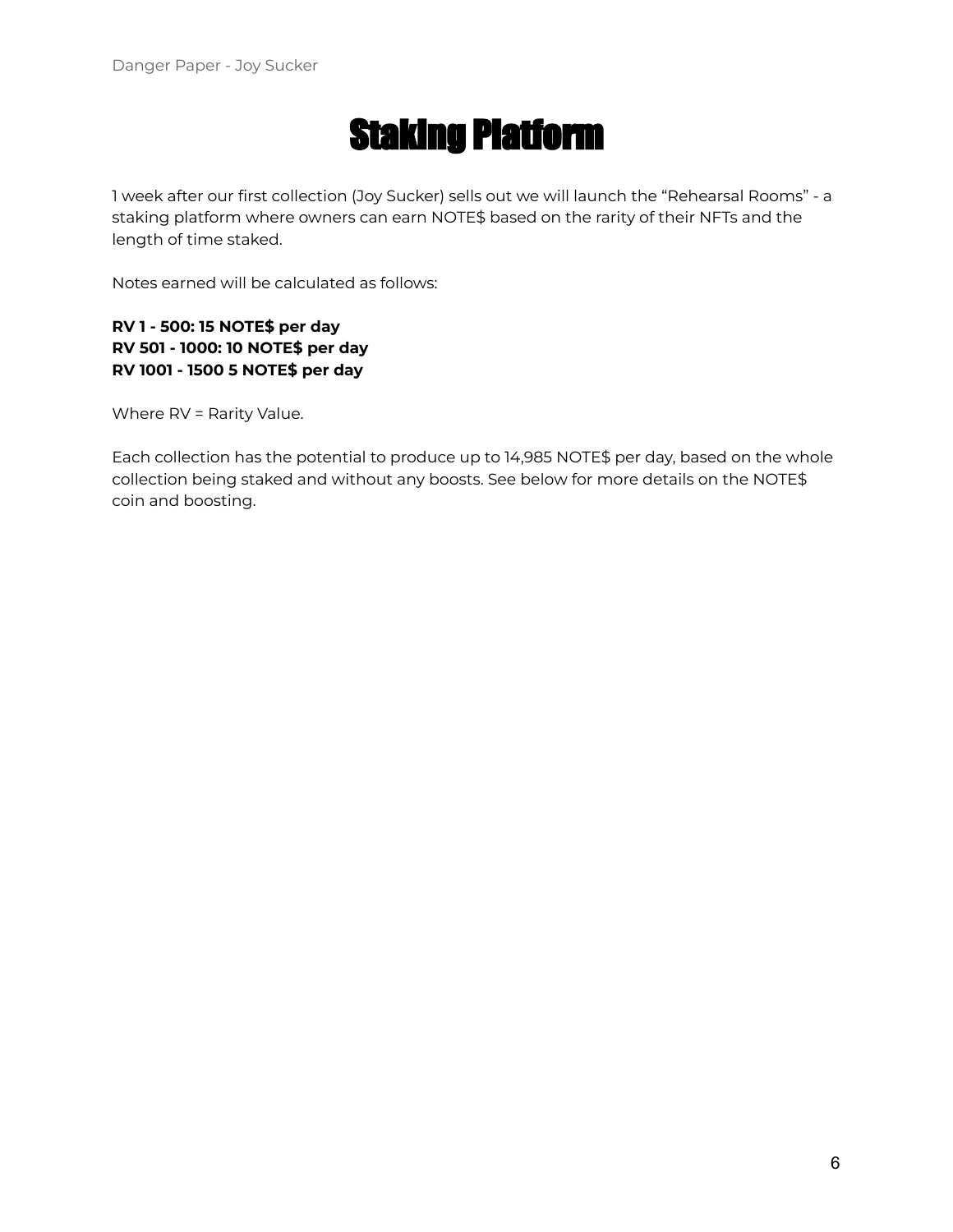



Total Supply = 100,000,000,000,000

#### **Usage**

NOTE\$ is a token passively earned by staking Elliot Kid Danger music NFTs in the rehearsal rooms staking platform. Its primary use is to buy "slots" to play at Danger Fest where you can earn \$DANGERCOIN.

#### **Market Value**

There are currently no plans to add a liquidity value to NOTE\$, however, a future consideration to the staking platform is to allow NFTs from other music projects to be staked and earn NOTE\$ in order to make our project scaleable.

#### **Ownership**

The contract for NOTE\$ will allow for multiple wallet addresses to be allowed to withdraw and distribute NOTE\$. This feature is added to ensure a fluid way of manually transferring NOTE\$ to people in the event of it being used for rewards for community games and notable contributions to the project.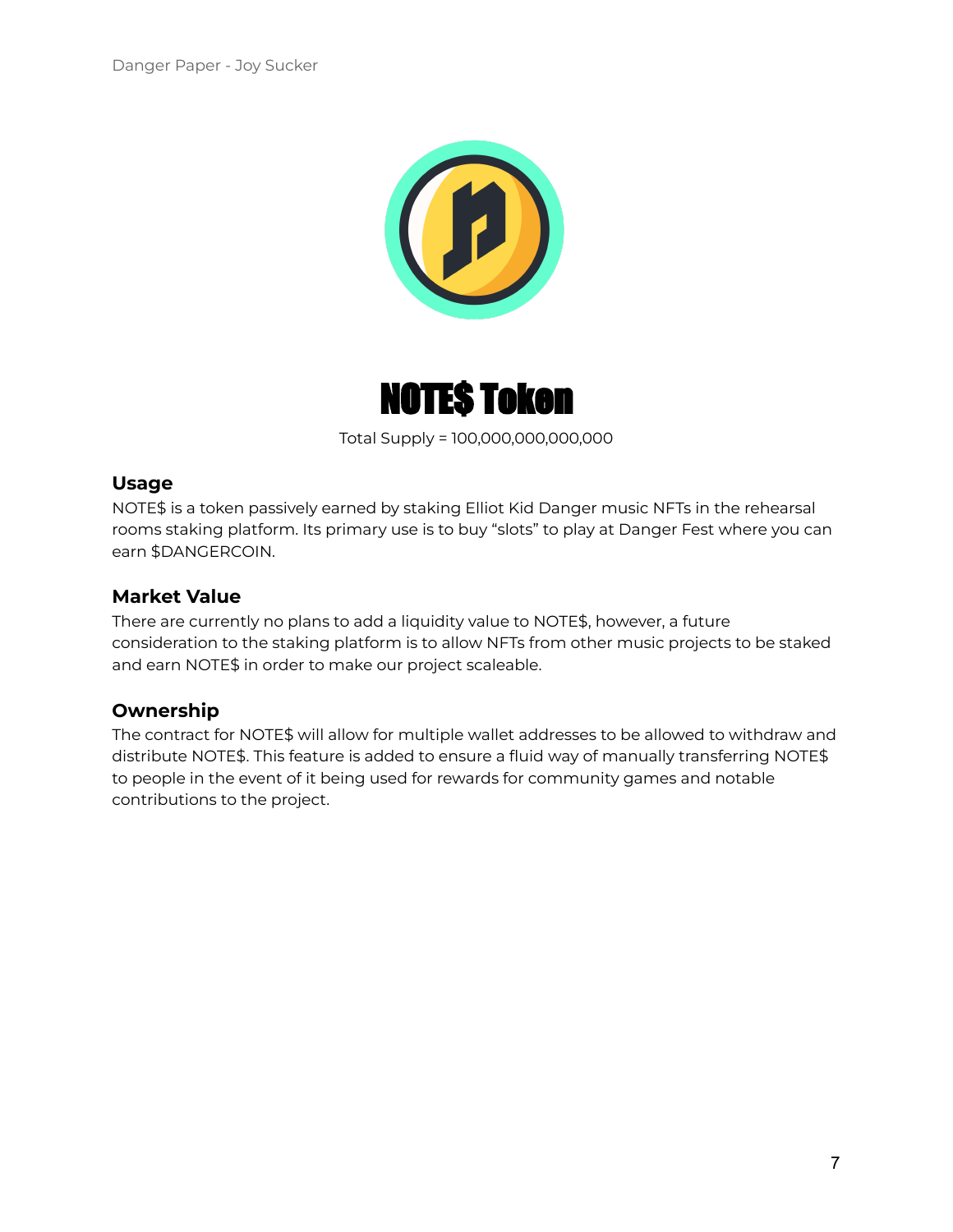## **CONSIDERATIONS**

#### **Current Market**

In recent weeks we have seen a sizable drop in the value of the crypto market, and therefore a lot of fear about investing into new projects. Within our core team, and extended mod team we have a wealth of experience working with NFT drops and monitoring current market trends. At the time of writing, we are not announcing a launch date until we start to see more stability within the market - however, we are shooting for **June 24th** for our first drop. Similarly, we believe it is correct to price our collection according to current market prices for similar projects. We are looking in the ball-park of **0.02 ETH**, however, this is subject to change.

All information will be thoroughly detailed and communicated within our discord announcement channels and on twitter (@elliotkiddanger)

#### **Environmental**

As wonderful as the NFT space is, one thing that I think is irresponsible to ignore is the environmental impact. The complex and vast amounts of processing that goes into a single blockchain transaction is astounding and consumes a lot of power - which in turns puts out a lot of CO2 emissions.

Therefore, for every 200 transactions in this project, I will be planting 20 trees in order to offset our carbon emissions. I will be doing this (and already have done this) through Carbon Neutral Britain [\(https://carbonneutralbritain.org/](https://carbonneutralbritain.org/))

#### **AAA Passes (previous collection)**

In February 2022 we minted a collection called *AAA Passes* on the polygon network. In total, we sold 2500 AAA passes. The intention with this release was to offer VIP benefits to all passholders. Alongside several other successfully executed perks (alpha calls channel on discord, gig/festival tickets, competitions/giveaways including Apple watches for passholders etc), the primary benefit of being an AAA passholder was to get cheaper mint price for music NFT collections. Previously we had set ourselves up to release the music on the polygon network, however, we believe that there isn't the volume of traffic we need in order to see the project through and have since made the decision to release all future collections on the Ethereum network.

With this in mind, we still plan to honor cheaper mint prices for AAA pass-holders. At the time of writing, we are offering a 50% discount on mint price for music collections if the buyer holds an AAA pass in their wallet.

The AAA pass collection can be seen on Open Sea here: <https://opensea.io/collection/elliotkiddanger-aaa-pass>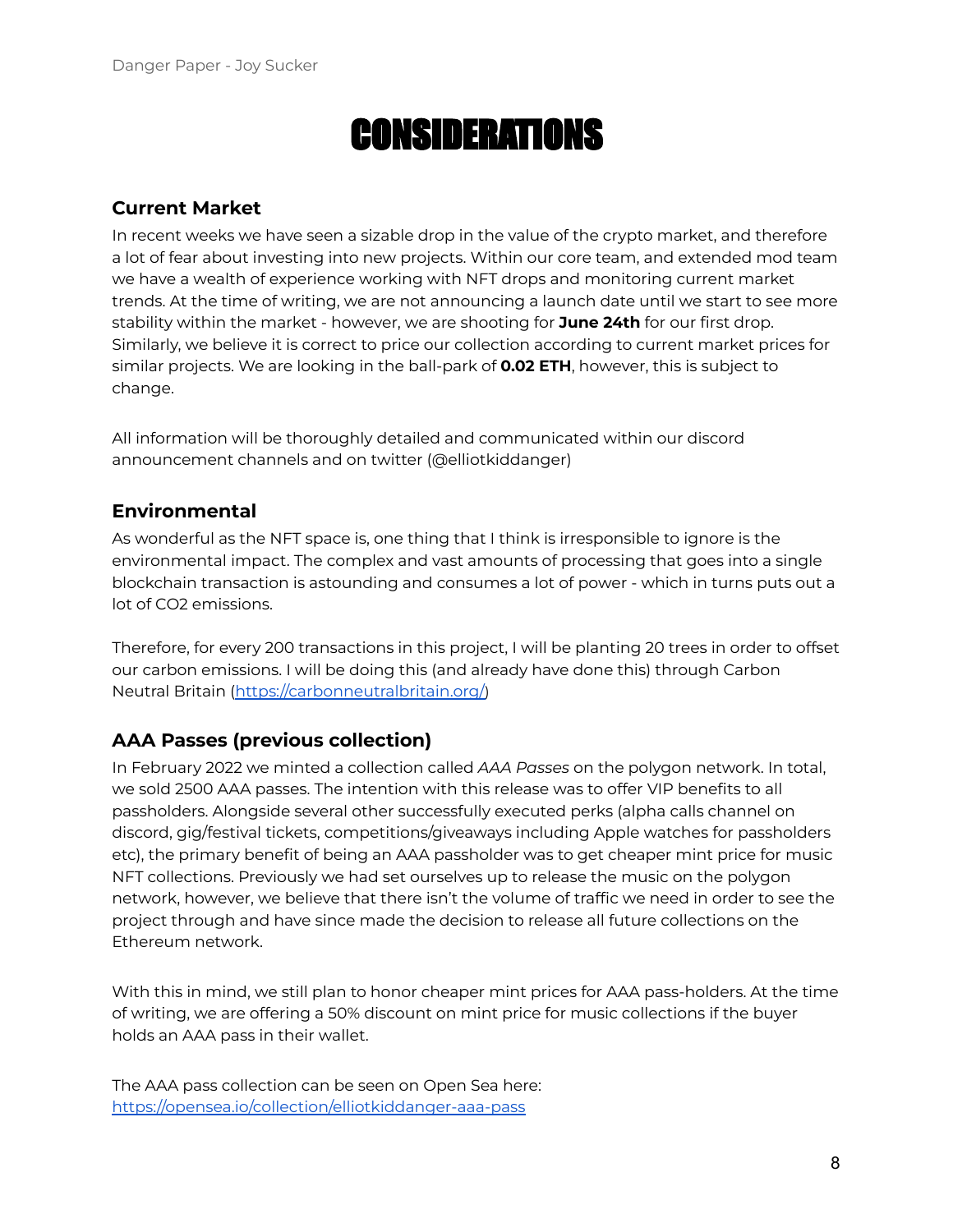#### **Future Sustainability**

Making and playing music has been my livelihood for over 10 years. As a musician, I am well established and respected within my industry. A big part of my motive for making sure I am doxxed within this project is as a sign of my commitment to it. Alongside this, I have a library of music that I have written and produced that, following the success of this body of work, I would look to release in 2023 and beyond using the same methods.

In addition to this, I will be looking to work with other artists and grow this project as a community of musicians releasing music that can earn through the same stake-to-earn loop.

We have a committed team of experienced mods who are able to engage and communicate the details for the project, all with server permission that allow them to moderate effectively in the case that one of the core team is unavailable due to unforeseen circumstances. Regarding our team, we have agreed on a percentage split of profits from this project as payment for the work they put in.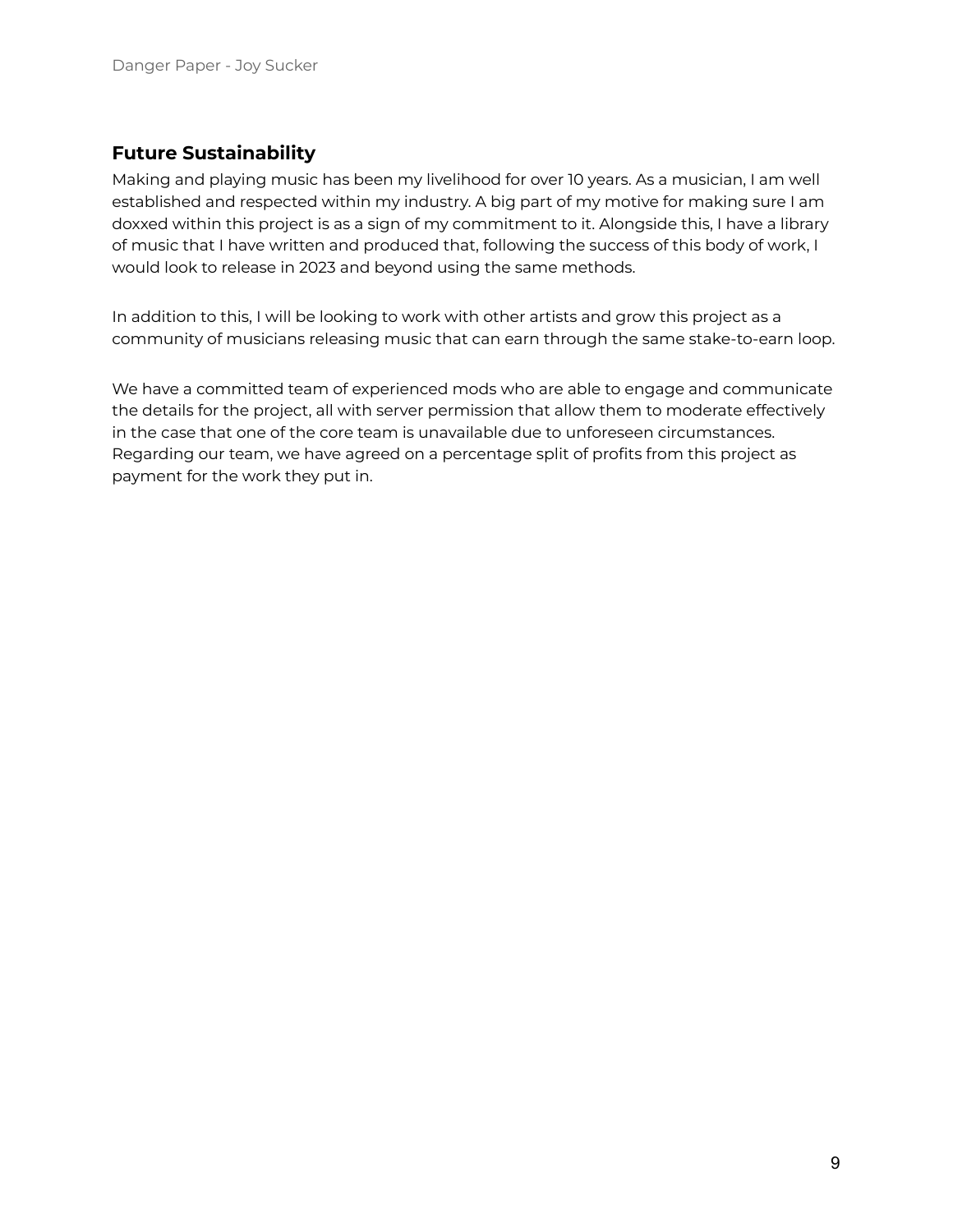### LINKS

Discord: <https://discord.gg/elliotkiddanger> Twitter: <https://twitter.com/elliotkiddanger> IG: <https://instagram.com/elliotkiddanger> Website: <https://elliotkiddanger.com>